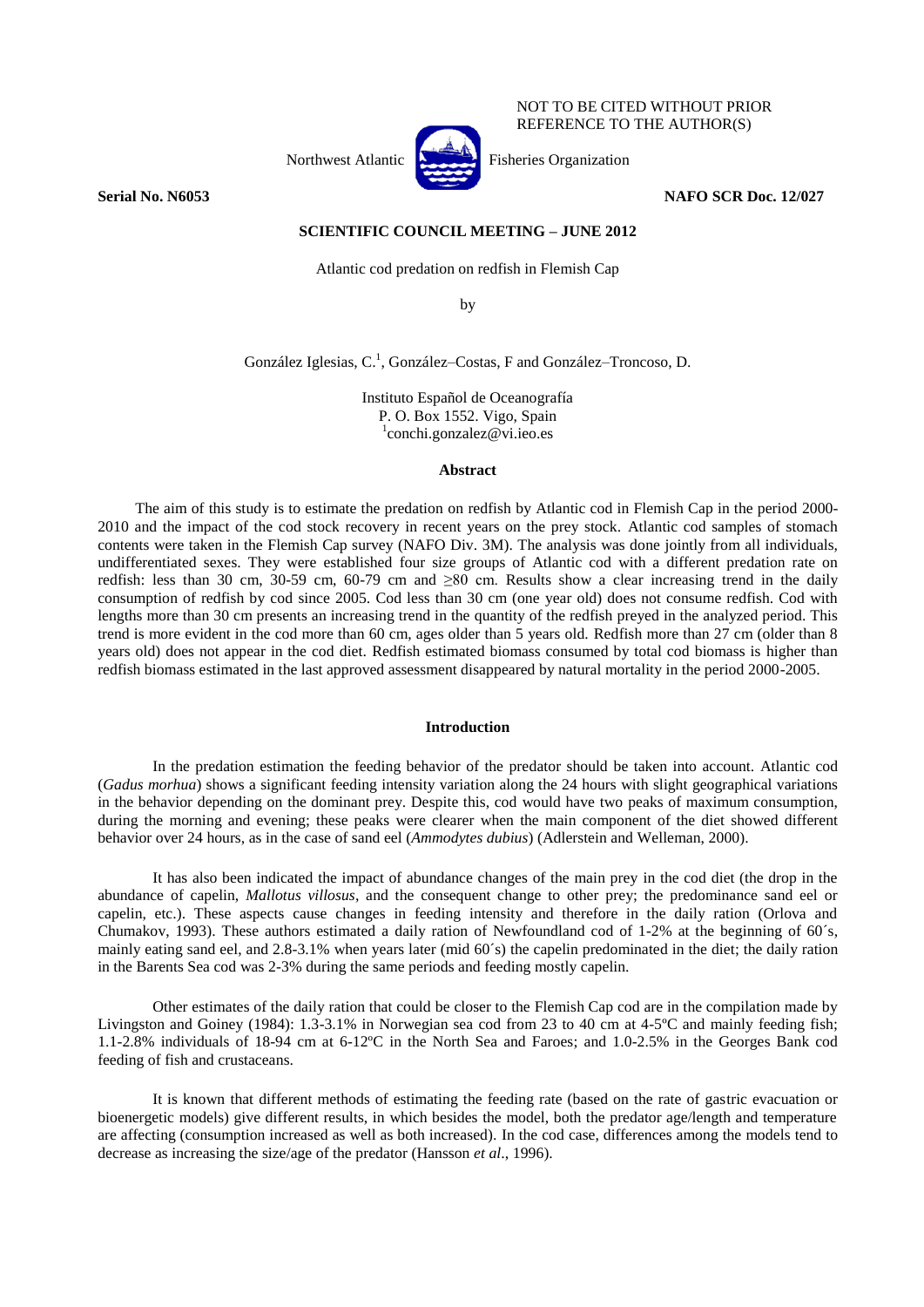Consumption estimation by predation is an important factor in stock under fishery when it has an important trophic role for other species. This happens with redfish (Sebastes) distributed in Flemish Cap, which is an important component of food for cod; further given the high feeding intensity of this predator. Characteristics of food composition and biomass at age of predator should be considered.

The aim of this study is to estimate the predation by Atlantic cod on redfish in Flemish Cap in the period 2000-2010 and the impact of the cod stock recovery in recent years on the prey stock.

#### **Materials and Methods**

Atlantic cod (*Gadus morhua*) samples of stomach contents were taken in the Flemish Cap survey (NAFO Div. 3M) throughout the period 2000-2010. This survey has been carried out in summer since 1988 (Casas and González-Troncoso, 2011). Table 1 shows the sampled individuals (3898 individuals), indicating the length range (total length to the nearest lower cm) and the sampled depth range. This table also shows the number of Atlantic cod individuals with stomach content (3675 individuals) and the number of cod individuals with redfish (*Sebastes sp*) presence in stomach content (450 individuals).

Samples were gathered through a stratified by sex and predator length random sampling. Cod individuals were grouped by size ranges of 10 cm (0-9, 10-19, 20-29, 30-39 cm, etc), sampling 50 females and 50 males by length range and year. The volume of the stomach content was measure using a trophometer (Olaso, 1990), and the percentage of each prey in the total volume were collected. Prey length was also measured when digestion stage permitted it.

Two indices were used to analyse the feeding activity:

Feeding Intensity Index (FI): percentage of individuals with stomach content.

$$
FI = \frac{n}{N}100
$$

where *n* is the number of individuals with stomach content and *N* is the total number of individuals sampled.

Mean Weight Fullness Index (MWFI): percentage of stomach content weight in terms of the predator weight.

$$
MWFI = \frac{\sum \frac{W_{sc}}{W_p} 100}{n}
$$

where  $W_{sc}$  is the stomach content wet weight of the prey *p*, and  $W_p$  is the wet weight of predator *p*.

Redfish consumption was measured also with both indices: FI*redfish* and MWFI*redfish*. The first indicates the percentage of individuals of Atlantic cod that eat redfish and the second index quantifies the mean amount (g) of redfish consumed per 100 g of wet weight of predator.

The approach to estimate the predation on the redfish by the Atlantic cod was:

- 1) Calculate the percentage of this prey (MWFI*redfish*) regarding the total consumption (MWFI).
- 2) We have not own cod daily ration information, so we use the value indicated in the review of Livingston and Goiney (1984) obtained by Braaten and Gokstad (1980) with a mean value of 1.9. The mean value is more suitable to the following considerations:
	- Cod eats redfish throughout the year but diminishes the feeding intensity in winter (Albikovskaya and Gerasimova, 1993); however we assume a constant redfish mortality rate by predation throughout the year.
	- Daily ration varies with size; nevertheless we apply the same daily ration to all individuals.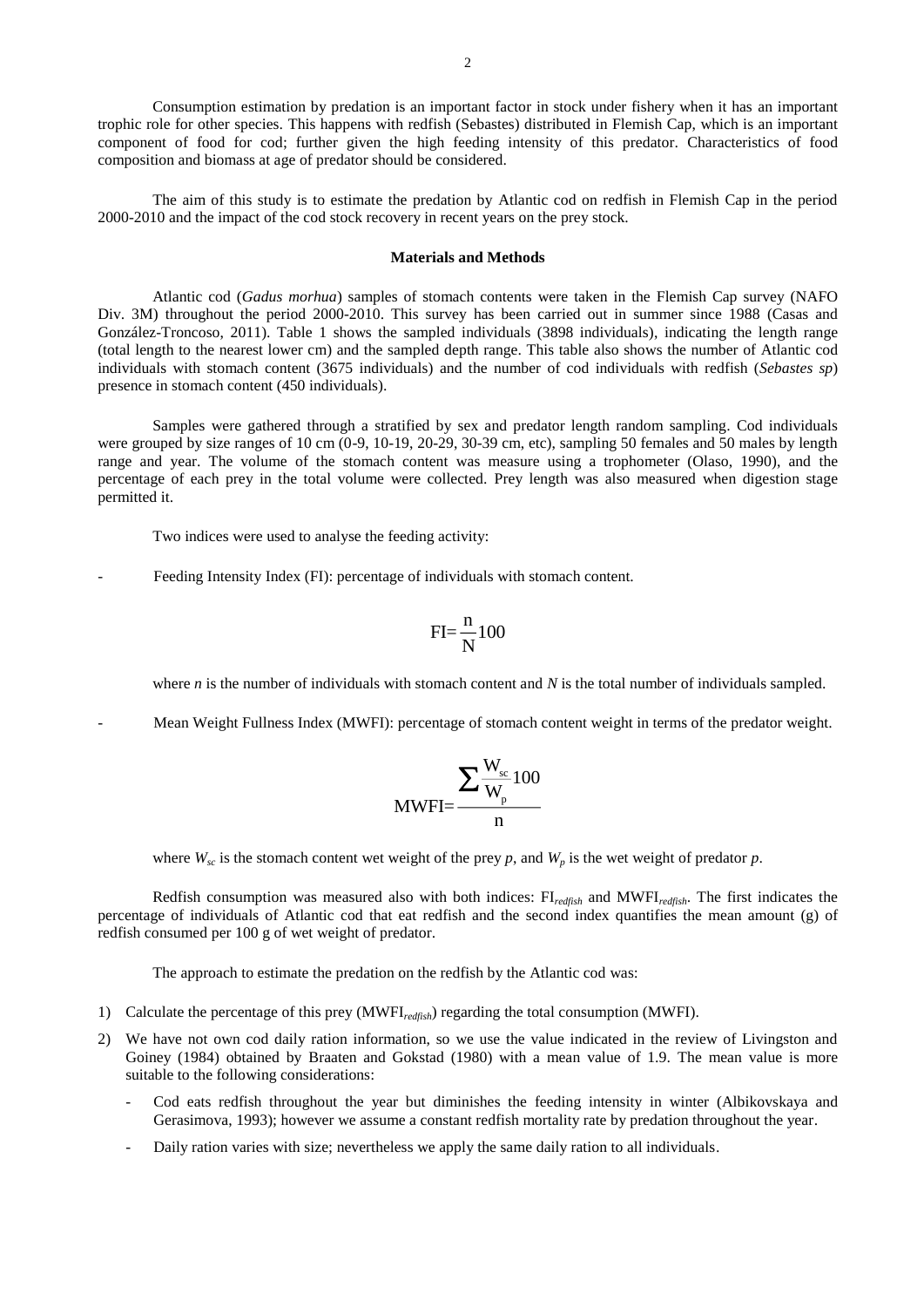3) Knowing that the daily ration is the daily food amount (g) that an individual needs for every 100 g of body weight, we assume that the percentage of MWFI*redfish* regarding the MWFI at the sampling time is the same as the predator eats of redfish in the daily ration. It was assumed that this survey ratio, obtained in summer, is constant through the year.

# **Results**

**Feeding Intensity of Atlantic cod and percentage of feeding on redfish (FI***redfish***)**. Figure 1 shows the cod feeding intensity (FI) and the redfish feeding intensity (FI*redfish*). Atlantic cod is a species with high feeding intensity, similar in both sexes, 94.5% y 94.1% in males and females respectively in the analysed period. From individuals with food, 9.3% of males and 13.5% of females ate redfish. The number of Atlantic cod feeding on redfish increased along the period 2000-2010 with a maximum in 2006 ( $FI_{\text{redfish}} = 15.6\%$ ).

**Predator and prey length relationship**. The cases observed in which the size of redfish was measured (only 68 measurements) are not representative of predation on this prey, but it can be concluded that sizes with more measurements would be most abundant in the cod diet. Figure 2 presents the measured redfish in relation with the predator size. All redfish measured have less than 27 cm which would correspond with individuals less than 9 years old (Ávila de Melo *et al.*, 2011). There is a slight trend of increasing prey size as Atlantic cod grows ( $R^2 = 0.21$ ; d.f. = 66; p<0.05), and largest redfish ( $\geq$  24.4 cm and >6 years) was eaten by large Atlantic cod (>80 cm approximately).

**Consumption of redfish (MWFI***redfish***)**. The mean redfish consumption in Atlantic cod females was 0.25 g per 100 g of predator and 0.18 g in males (Table 2). However, when comparing the same length range of males and females no significant differences in redfish consumption between both were found. Therefore, the analysis was done jointly from all individuals, undifferentiated sexes.

The amount of food eaten by Atlantic cod shows fluctuations with a decreasing trend in the last years. However, the opposite occurs with the redfish consumed, being low and quite stable in 2000-2005 and increased notably from 2006 (Figure 3).

Atlantic cod <30 cm does not eat redfish. Most predation is carried out by cod individuals from 60 to 100 cm and reaches a maximum in those around 80 cm (Table 2 and Figure 4). The amount of this prey consumed by individuals of 30-39 cm and 40-49 cm did not show significant differences, as well as among those size groups > 80 cm. Based on these results and on the observed amount of redfish preyed by the different size fractions (of 10 cm) of Atlantic cod, we establish the following size groups of Atlantic cod with a different predation rate on redfish: 30-59 cm, 60-79 cm and ≥80 cm (Figures 4 and 5). These groups correspond to the following Atlantic cod age classes: ages 2-4, ages 5-6 and ages 7+, whereas Atlantic cod <30 cm would have 1 year (González-Troncoso and Vázquez, 2011).

**Daily redfish consumption regarding the total feed**. The percentage of redfish consumption increased since 2006 in the three size/age groups of Atlantic cod noted above (Table 3). Based on mean daily ration of 1.9 (g of food per 100 g of predator per day), the same ratio indicated above (Table 3) corresponds to redfish in relation to the daily ration (Figure 6), and it would be the daily consumption of this prey (Table 4). There is a clear increase in the daily consumption of redfish by cod from 2005. This change occurs clearer in the cod sizes more than 60 cm (Table 4).

**Estimation of daily and annual redfish consumption by Atltantic cod population**. Table 5 shows the estimated biomass of Atlantic cod at different ages based on the 2011 assessment results (González-Troncoso and Vázquez, 2011). These results are at the begining of the year and were transformed at middle of the year. The mean year biomass at age was calculate as the addition of the initial and final year biomass divided by two. To estimate the daily redfish consumption by cod (Table 5) the mean year biomass at age was applied to MWFI<sub>redfish</sub> (g of redfish per 100 g of cod per day) and after the daily consumption of redfish raised to the annual assuming constant rate.

In the period 2000-2010 the highest consumption of redfish throughout the period was carried out by Atlantic cod of age 8+, as more than 57% of the predated redfish biomass were predate by the 8+ group. To point it out that this group is estimated with more uncertanty in the assessment. Figure 7 presents year redfish consmption by cod till age 7 and by total biomass  $(1-8+)$ . It can be appreciated that in the  $1-8+$  there is an increasing trend with three different levels: 2000-2001 with around 1 000 tons/year, 2002-2004 with 5 000 tons/year and 2005-2008 with 10 000 tons/year. In 2010 a huge increase occurs reaching an estimated value of 32 530 tons derived mainly from the increase of 8+ Atlantic cod biomass. For the 1-7 biomass there are only two different levels: 2000-2005 around 1,000 tons/year and 2006-2010 around 10,000 tons/year.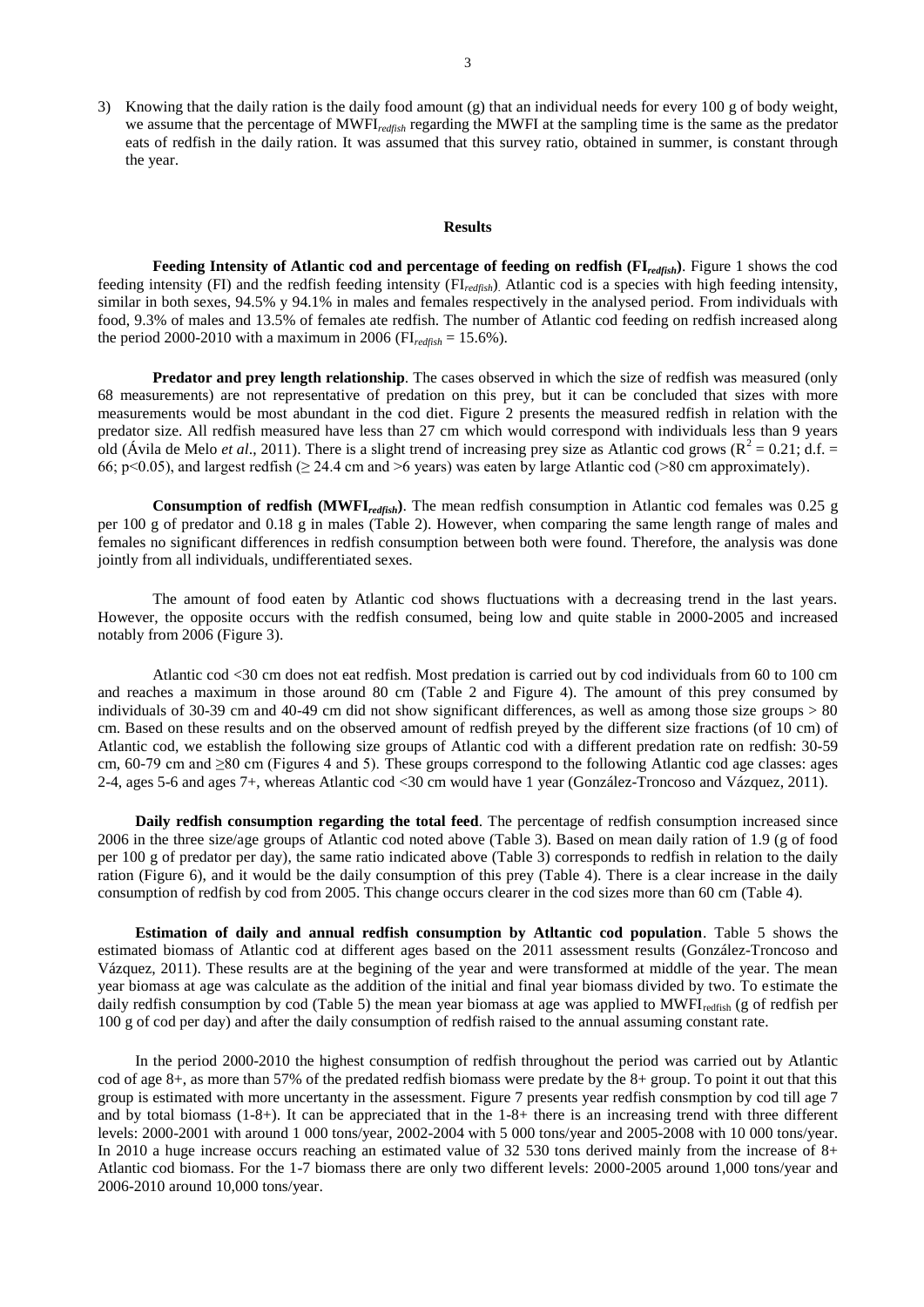Based on last approved assessment results for redfish Div. 3M (*Avila de Melo et al, 2011*) the redfish biomass ages 4 till 8 that disappeared by natural mortality was calculated. Figure 8 shows the biomass consumed by cod ages 1- 7 and 1-8+ estimated by MWFIredfish and the redfish biomass ages 4 till 8 disappeared by natural mortality (M) estimated based on the assessment results. The values of the biomass consumed by cod till 8+ seems to by higher than the values expected by the natural mortality in the 2000-2005 period and in 2010. The biomass consumed by cod between ages 1-7 are less than the natural mortality level in the hole period except for the year 2000. The ratio of redfish preyed by cod 1-7 and the redfish biomass disappeared by the effect of M ranges between 28% and 68%.

# **Discussion**

In Flemish Cap during summer cod less than 30 cm (age 1) does not eat redfish. Cod begins to prey redfish in age 2 and remarkably increases its consumption from age 5-6, which reflects a change in their feeding habits, feature unchanged from the pattern shown decades ago (Paz *et al*., 1989; Paz *et al*., 1993). Lilly (1985) observed that cod less than 27 cm scarcely ate this prey during the winter and that the main eater fraction was individuals from 27 to 100 cm, with a maximum in those from 54 to 80 cm. Albikovskaya and Gerasimova (1993) indicated similar results. Paz *et al*. (1993) identified three trophic phases corresponding to ages  $\langle 3, 3-5 \rangle$  and 6-10, which would involve a different diet and therefore they would have different rate of predation on redfish. In the present study four phases were defined: age 1 (<30 cm), ages 2-4 (30-59 cm), ages 5-6 (60-79 cm) and ages 8+ (≥80cm).

Results indicate a positive trend between the predator size and the preyed redfish size, although cod tends to prey mostly on juvenile classes. Both aspects would be consistent with previous studies on Flemish Cap, in which the cod preyed juvenile redfish from 1 to 3 year old and only larger specimens of cod preyed large redfish, although they eat this prey in less frequency of occurrence and percentage regarding to number of redfish foods, but they eat them in greater proportion in relation to prey weight (Lilly, 1985, Paz *et al*. 1989).

The redfish is a main prey for cod throughout the year in Flemish Cap (Albikovskaya and Gerasimova, 1993). The prey consumption observed in summer was 0.22 (MWFI) versus the value of 0.27 to 0.71 in winter (measured with the TFI index, which is the ratio of prey weight in regards to predator size) indicated by Lilly (1985). Due to the high intensity and the food quantity consumed, a considerable redfish predation was caused. Therefore, redfish preyed is dependent of the different age class abundance of the predator. An increased redfish predation estimated in Flemish Cap following the remarkable cod stock recovery is reflected, even more for older individuals (González-Troncoso and Vázquez, 2011).

The different methods for estimating consumption present great differences in order to compare them, as reflected the study of Hansson *et al*. (1996) with North Sea cod. Regarding the redfish mortality caused by the cod predation in Flemish Cap, Albikovskaya and Gerasimova (1993) estimated the daily consumption in the period 1981 to 1984 as 121, 26, 104 and 65 tons in each year, corresponding to an annual consumption from 33 050 tons in 1981 to 17 723 tons in 1984 which represents 92% and 107% of cod stock biomass respectively. The estimated daily intake in our study ranged from 7 to 3 tons in 2000 and 2001 respectively to 89 tons in the year 2010. These values would cause an annual consumption of 1 088 tons in 2001 and 1 051 tons in 2008 (94% and 45% of cod stock biomass at the beginning of the year) reaching 32 530 tons in 2010 (68% of cod stock biomass). In the latter year consumption would be close to the estimated for 1981 by Albikovskaya and Gerasimova.

It must be taken into account that this percentage is higher when the age group with greatest consumption (usually age 8+) represents a high proportion of the total biomass, and the percentage regarding cod stock biomass decreases when there are abundant age classes eating less redfish. In fact, the amount of food redfish would be 187% regarding to cod biomass in 2005 and 68% in 2010 (Table 5).

It was assumed a daily ration of 1.9 despite of it geographic, seasonal and size changes and annual consumption must be analyzed together with the population abundance of the different age fractions.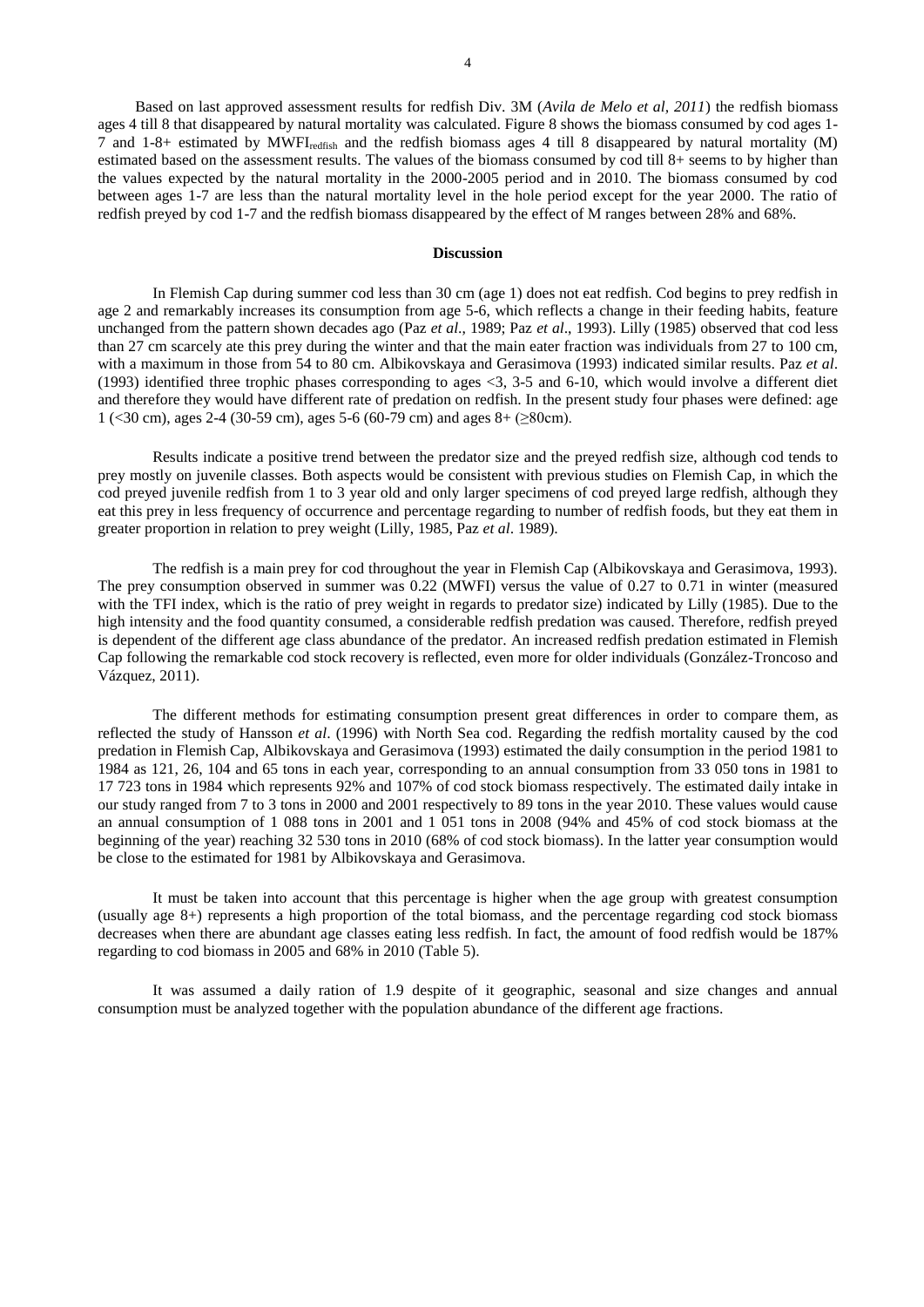### **Conclusions**

Cod less than 30 cm (one year old) does not consume redfish. Cod with lengths more than 30 cm presents an increasing trend in the quantity of the redfish prey in the analyzed period. This trend is more evident in the cod greater than 60 cm, ages older than 5 years old.

The redfish quantity consumed by cod in the analyzed period presents a clear increase since 2005 due to the rise of the redfish consumed by each cod and to the increase of the cod biomass.

Redfish more than 27 cm (older than 8 years old) does not appear in the cod diet.

Redfish estimated biomass consumed by total cod biomass is higher than redfish biomass estimated in the last approved assessment disappeared by the natural mortality in the period 2000-2005. This could be because of the big effect of the cod plus group in the estimations.

Redfish estimated biomass consumed by cod biomass (ages 1-7) is less than the redfish biomass disappeared by the natural mortality estimated in the last approved assessment for the whole period except 2000.

#### **References**

- Albikovskaya, L. K.; O. V. Gerasimova and S. M. Kotlyarov. 1988. Feeding peculiarities of the main commercial fishes on the Flemish Cap and northern Newfoundland Banks in spring-summer 1987. *NAFO SCR Doc.* 88/22, Serial No. N1458.
- Albikovskaya, L. K and O.V. Gerasimova. 1993. Food and feeding patterns of cod (*Gadus morhua* L.) and beaked redfish (*Sebastes mentella* Travin) on Flemish Cap. *NAFO Sci. Coun. Studies*, **19**: 31-39.
- Adlerstein, S. A., and H. C. Welleman. 2000. Diel variation of stomach contents of North Sea cod (*Gadus murhua*) during a 24-h fishing survey: an analysis using generalized additive models. *Can. J. Fish. Aquat. Sci*. 57: 2363- 2367.
- Ávila de Melo, A., F. Saborido-Rey, D. González Troncoso, M. Pochtar and R. Alpoim, 2011. An assessment of beaked redfish (*S. mentella and S. fasciatus*) in NAFO Division 3M (with an approach to the likely impact of recent 3M cod growth on redfish natural mortality). *NAFO SCR Doc*. 11/26, Serial No. N5911.
- Braaten, B. and S. L. Gokstad. 1980. Appetite feeding experiments with cod preliminary results. *Int. Count. Explor. Sea, Maricult. Comm. C. M*. 1980/F:20, 11p.
- Casas, J. M. and D. González-Troncoso. 2011. Results from bottom trawl survey on Flemish Cap of june-july 2010. *NAFO SCR* 11/021, Serial No. N5904.
- González-Troncoso, D. and A. Vázquez, 2011. Assessment of the cod stock in NAFO Division 3M. *NAFO SCR Doc*. 11/38, Serial No. N5926.
- Hansson, S., L. G. Rudstam, J. F. Kitchell, M. Hildén, B. L. Johnson, and P. E. Peppard. 1996. Predation rates by North Sea cod (*Gadus morhua*) – predictions from models on gastric evacuation and bioenergetics. *ICES J. mar. Sci*., 53: 107-114.
- Lilly, G. R. 1985. Cod (*Gadus morhua*) on the Flemish Cap fed primarily on redfish (*Sebaste*s sp.) in winter 1984. *NAFO SCR Doc*. 85/72, Serial No. N1027.
- Livingston, P. A., and B. J. Goiney, Jr. 1984. Bibliography on daily food ration of fishes. NOAA Technical Memorandum NMFS F/NWC-63.
- Olaso, I. 1990. Distribución y abundancia del megabentos invertebrado en fondos de la plataforma Cantábrica. *Bol. Inst. Esp. Oceanogr. Publ. Esp*. No. 5, 128 p.
- Orlova, E. L., and A. K. Chumakov. 1993. Comparative study of the intensity of feeding of cod (*Gadus morhua*) off Newfoundland and of the southern Barents Sea. *NAFO Sci. Coun. Studies*, 18: 91-92.
- Paz, F. J.; F. J. Vázquez, A. Fernández and J. M. Casas. 1989. The feeding of American plaice (*Hippoglossoides platessodes*), redfish (*Sebastes marinus*) and cod (*Gadus morhua*) in the Flemish Cap during July 1988. *NAFO SCR Doc*. 89/45, Serial No. N1622.
- Paz, J.; M. Casas and G. Pérez-Gándaras. 1993. The feeding of Cod (*Gadus morhua*) on Flemish Cap 1989-90. N*AFO Scientific Coun. Studies,* **19**: 41-50.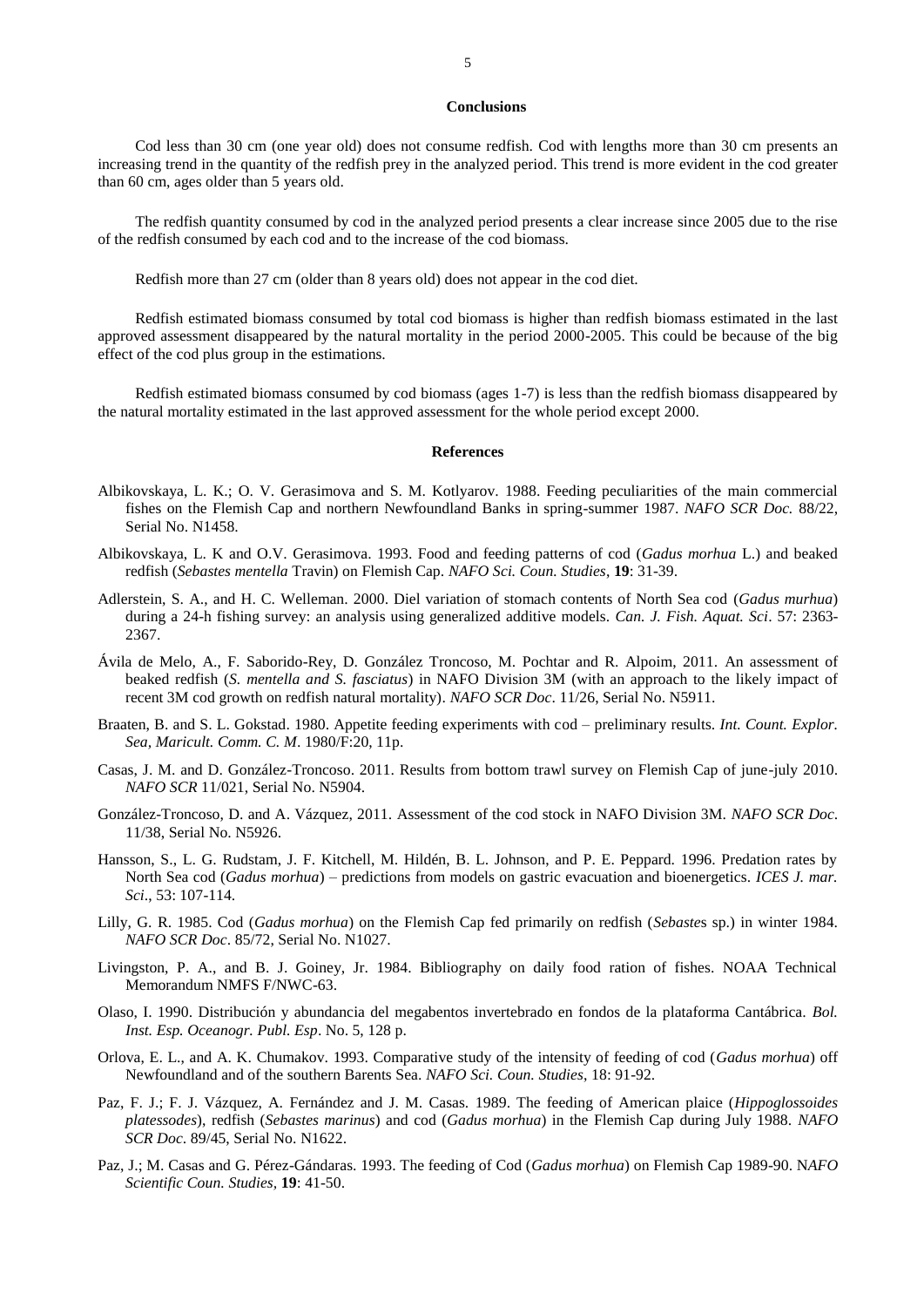Table 1. Characteristics of Atlantic cod sampled in the bottom trawl survey on Flemish Cap (NAFO Div. 3M), 2000-2010.

| Year  | Month   | Indivs. sampled |      |       | Length range (cm)<br>Females |      |      |      | Depth $(m)$ |      | Indivs, with stomach |      |       | Indivs. with Sebastes in<br>the stomach content |         |       |
|-------|---------|-----------------|------|-------|------------------------------|------|------|------|-------------|------|----------------------|------|-------|-------------------------------------------------|---------|-------|
|       |         |                 |      | Males |                              |      |      |      |             |      | content              |      |       |                                                 |         |       |
|       |         | Males           | Fem. | Total | Min.                         | Max. | Min. | Max. | Min.        | Max. | Males                | Fem. | Total | Males                                           | Females | Total |
| 2000  | July    | 107             | 127  | 234   | l5                           | 111  | 18   | 113  | 135         | 330  | 107                  | 127  | 234   |                                                 | 14      | 19    |
| 2001  | July    | 161             | 207  | 368   | 17                           | 80   | 16   | 106  | 132         | 343  | 155                  | 205  | 360   | 9                                               | 12      | 21    |
| 2002  | July    | 110             | 133  | 243   | 32                           | 102  | 30   | 92   | 130         | 332  | 109                  | 133  | 242   |                                                 | 19      | 26    |
| 2003  | June    | 66              | 91   | 157   | 15                           | 94   | 17   | 92   | 130         | 449  | 58                   | 79   | 137   | 3                                               | 11      | 14    |
| 2004  | Jun/Au. | 183             | 233  | 416   | 32                           | 97   | 27   | 99   | 136         | 306  | 183                  | 230  | 413   | 10                                              | 28      | 38    |
| 2005  | Jul/Au. | 167             | 216  | 383   | 15                           | 106  | 15   | 91   | 132         | 256  | 154                  | 203  | 357   |                                                 | 26      | 33    |
| 2006  | July    | 345             | 341  | 686   | 15                           | 98   | 15   | 116  | 134         | 439  | 311                  | 315  | 626   | 41                                              | 66      | 107   |
| 2008  | Jun/Jul | 397             | 434  | 831   | 14                           | 106  | 13   | 108  | 131         | 431  | 387                  | 400  | 787   | 53                                              | 52      | 105   |
| 2010  | Jun/Jul | 261             | 319  | 580   | 15                           | 110  | 15   | 117  | 132         | 484  | 233                  | 286  | 519   | 32                                              | 55      | 87    |
| Total |         | 1797            | 2101 | 3898  | 14                           | 111  | l3   | 117  | 126         | 484  | 1697                 | 1978 | 3675  | 167                                             | 283     | 450   |

Table 2. Mean MWFI*redfish* preyed by Atlantic cod in Flemish Cap (NAFO Div. 3M, 2000-2010).

| Size range |                                      | Males |                     | Females |      |      |
|------------|--------------------------------------|-------|---------------------|---------|------|------|
| (cm)       | $MWFI_{\text{redfish}}$<br>No.<br>sd |       | <b>MWFI</b> redfish | sd      | No.  |      |
| $10-19$    | 0.000                                | 0.00  | 192                 | 0.000   | 0.00 | 173  |
| $20 - 29$  | 0.000                                | 0.00  | 251                 | 0.000   | 0.00 | 259  |
| 30-39      | 0.007                                | 0.12  | 306                 | 0.004   | 0.07 | 330  |
| 40-49      | 0.026                                | 0.29  | 318                 | 0.007   | 0.07 | 291  |
| 50-59      | 0.032                                | 0.25  | 232                 | 0.068   | 0.46 | 286  |
| 60-69      | 0.216                                | 0.70  | 244                 | 0.259   | 0.85 | 270  |
| 70-79      | 0.692                                | 1.63  | 132                 | 0.432   | 1.27 | 231  |
| 80-89      | 1.295                                | 2.35  | 82                  | 1.251   | 2.00 | 156  |
| 90-99      | 1.370                                | 1.36  | 32                  | 1.298   | 1.71 | 69   |
| 100-109    | 1.265                                | 1.10  | 6                   | 0.766   | 1.03 | 26   |
| >110       | 0.015                                | 0.02  | 2                   | 2.281   | 3.33 | 10   |
| Total      | 0.178                                | 0.83  | 1797                | 0.247   | 0.96 | 2101 |

Table 3. Redfish consumption (MWFI*redfish*) observed in the sampling (summer, Div. 3M) and their percentage regarding the total food.

| Size range of |                                                       |       |         |           |       |       |          |       |       |         |
|---------------|-------------------------------------------------------|-------|---------|-----------|-------|-------|----------|-------|-------|---------|
| Atlantic cod  |                                                       | 2000  | 2001    | 2002      | 2003  | 2004  | 2005     | 2006  | 2008  | 2010    |
| $30-59$ cm    | Mean MWFI <sub>redfish</sub>                          | 0.01  | 0.01    | 0.01      | 0.06  | 0.03  | 0.01     | 0.05  | 0.02  | 0.03    |
|               | % MWFI $_{redfish}$ eaten relative to MWFI $_{Total}$ | 0.4%  | $0.7\%$ | 0.3%      | 5.4   | .3%   | $0.4\%$  | 4.2%  | 1.0%  | 1.4%    |
| $60-79$ cm    | Mean MWFI $_{\text{redfish}}$                         | 0.10  | 0.37    | 0.50      | 0.11  | 0.17  | 0.36     | 0.73  | 0.39  | 0.13    |
|               | % MWFI $_{redfish}$ eaten relative to MWFI $_{Total}$ | 4.7%  | 19.5%   | 22.<br>7% | 14.8% | 7.2%  | $17.0\%$ | 38.5% | 35.1% | $6.1\%$ |
| $>80$ cm      | Mean MWFI <sub>redfish</sub>                          | 0.67  | 0.09    | .15       | 0.51  | 0.84  | .38      | 2.07  | l.70  | 0.84    |
|               | % MWFI $_{redfish}$ eaten relative to MWFI $_{Total}$ | 19.2% | 6.8%    | 36.8%     | 39.5% | 29.1% | 61.9%    | 71.4% | 69.0% | 73.4%   |

| Table 4. Daily ration of Atlantic cod based in redfish (g of food per 100 g) |      |      |      |      |      |      |                |      |       |
|------------------------------------------------------------------------------|------|------|------|------|------|------|----------------|------|-------|
| of predator per day).                                                        |      |      |      |      |      |      |                |      |       |
| Size range of<br>Atlantic cod                                                | 2000 | 2001 | 2002 | 2003 | 2004 |      | 2005 2006 2008 |      | 2010  |
| $30-59$ cm                                                                   | 0.01 | 0.01 | 0.01 | 0.10 | 0.02 | 0.01 | 0.08           | 0.02 | 0.03  |
| $60-79$ cm                                                                   | 0.09 | 0.37 | 0.43 | 0.28 | 0.14 | 0.32 | 0.73           | 0.67 | 0.12. |
| $>80 \text{ cm}$                                                             | 0.37 | 0.13 | 0.70 | 0.75 | 0.55 | 1.18 | 1.36           | 1.31 | 1.39  |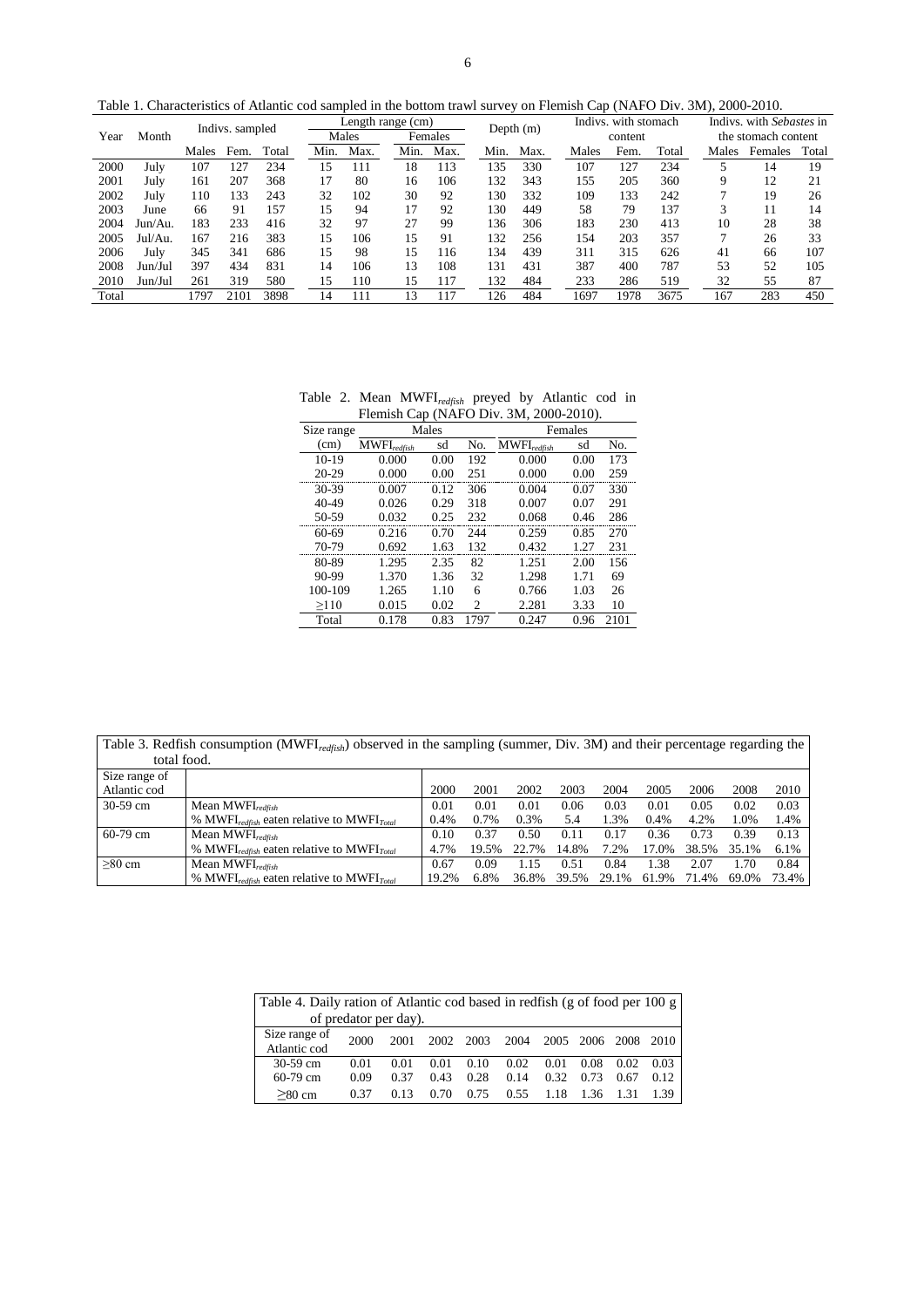| Atlantic cod mean year biomass at age |                |                                                                    |                |                         |       |      |                |       |       |  |  |  |
|---------------------------------------|----------------|--------------------------------------------------------------------|----------------|-------------------------|-------|------|----------------|-------|-------|--|--|--|
| Year                                  | 1              | $\boldsymbol{2}$                                                   | 3              | $\overline{\mathbf{4}}$ | 5     | 6    | 7              | $8+$  | Total |  |  |  |
| 2000                                  | 31             | 12                                                                 | 106            | 102                     | 94    | 502  | 1645           | 5     | 2497  |  |  |  |
| 2001                                  | 44             | 125                                                                | 18             | 116                     | 136   | 144  | 633            | 846   | 2060  |  |  |  |
| 2002                                  | $\mathbf{0}$   | 197                                                                | 245            | 17                      | 138   | 160  | 190            | 1460  | 2406  |  |  |  |
| 2003                                  | 58             | 18                                                                 | 360            | 278                     | 29    | 167  | 226            | 1549  | 2685  |  |  |  |
| 2004                                  | 5              | 601                                                                | 67             | 708                     | 509   | 45   | 259            | 2078  | 4271  |  |  |  |
| 2005                                  | 74             | 40                                                                 | 1177           | 98                      | 917   | 615  | $\theta$       | 1658  | 4579  |  |  |  |
| 2006                                  | 738            | 2210                                                               | 48             | 1737                    | 120   | 1151 | 720            | 220   | 6943  |  |  |  |
| 2008                                  | 491            | 2783                                                               | 8055           | 5993                    | 75    | 2211 | 152            | 524   | 20284 |  |  |  |
| 2010                                  | 1476           | 3850                                                               | 5058           | 7805                    | 11331 | 7094 | 137            | 4323  | 41074 |  |  |  |
|                                       |                | Redfish daily estimated consumption (tons) by Atlantic cod at age. |                |                         |       |      |                |       |       |  |  |  |
| 2000                                  | 0.0            | 0.0                                                                | 0.0            | 0.0                     | 0.1   | 0.5  | 6.1            | 0.0   | 6.7   |  |  |  |
| 2001                                  | 0.0            | 0.0                                                                | 0.0            | 0.0                     | 0.5   | 0.5  | 0.8            | 1.1   | 3.0   |  |  |  |
| 2002                                  | 0.0            | 0.0                                                                | 0.0            | 0.0                     | 0.6   | 0.7  | 1.3            | 10.2  | 12.9  |  |  |  |
| 2003                                  | 0.0            | 0.0                                                                | 0.0            | 0.0                     | 0.1   | 0.5  | 1.7            | 11.6  | 13.9  |  |  |  |
| 2004                                  | 0.0            | 0.1                                                                | 0.0            | 0.1                     | 0.7   | 0.1  | 1.4            | 11.4  | 13.9  |  |  |  |
| 2005                                  | 0.0            | 0.0                                                                | 0.1            | 0.0                     | 2.9   | 2.0  | 0.0            | 19.6  | 24.6  |  |  |  |
| 2006                                  | 0.0            | 1.8                                                                | 0.0            | 1.4                     | 0.9   | 8.4  | 9.8            | 3.0   | 25.3  |  |  |  |
| 2008                                  | 0.0            | 0.6                                                                | 1.6            | 1.2                     | 0.5   | 14.8 | 2.0            | 6.9   | 27.5  |  |  |  |
| 2010                                  | 0.0            | 1.2                                                                | 1.5            | 2.3                     | 13.6  | 8.5  | 1.9            | 60.1  | 89.1  |  |  |  |
|                                       |                | Redfish annual estimated consumption (tons) by Atlantic cod at age |                |                         |       |      |                |       |       |  |  |  |
| 2000                                  | $\theta$       | $\overline{0}$                                                     | $\overline{4}$ | $\overline{4}$          | 31    | 165  | 2221           | 7     | 2432  |  |  |  |
| 2001                                  | $\overline{0}$ | 5                                                                  | 1              | 4                       | 183   | 194  | 301            | 401   | 1088  |  |  |  |
| 2002                                  | $\theta$       | 7                                                                  | 9              | 1                       | 217   | 251  | 484            | 3731  | 4700  |  |  |  |
| 2003                                  | 0              | 1                                                                  | 13             | 10                      | 29    | 171  | 620            | 4239  | 5083  |  |  |  |
| 2004                                  | 0              | 44                                                                 | 5              | 52                      | 260   | 23   | 519            | 4171  | 5074  |  |  |  |
| 2005                                  | $\theta$       | $\mathbf{1}$                                                       | 43             | $\overline{4}$          | 1071  | 719  | $\overline{0}$ | 7141  | 8979  |  |  |  |
| 2006                                  | $\overline{0}$ | 645                                                                | 14             | 507                     | 319   | 3068 | 3574           | 1090  | 9217  |  |  |  |
| 2008                                  | $\theta$       | 203                                                                | 588            | 438                     | 183   | 5408 | 725            | 2506  | 10051 |  |  |  |
| 2010                                  | $\theta$       | 422                                                                | 554            | 855                     | 4963  | 3107 | 696            | 21934 | 32530 |  |  |  |

Table 5. Atlantic cod biomass (tons) at age and daily consumption (tons) of redfish.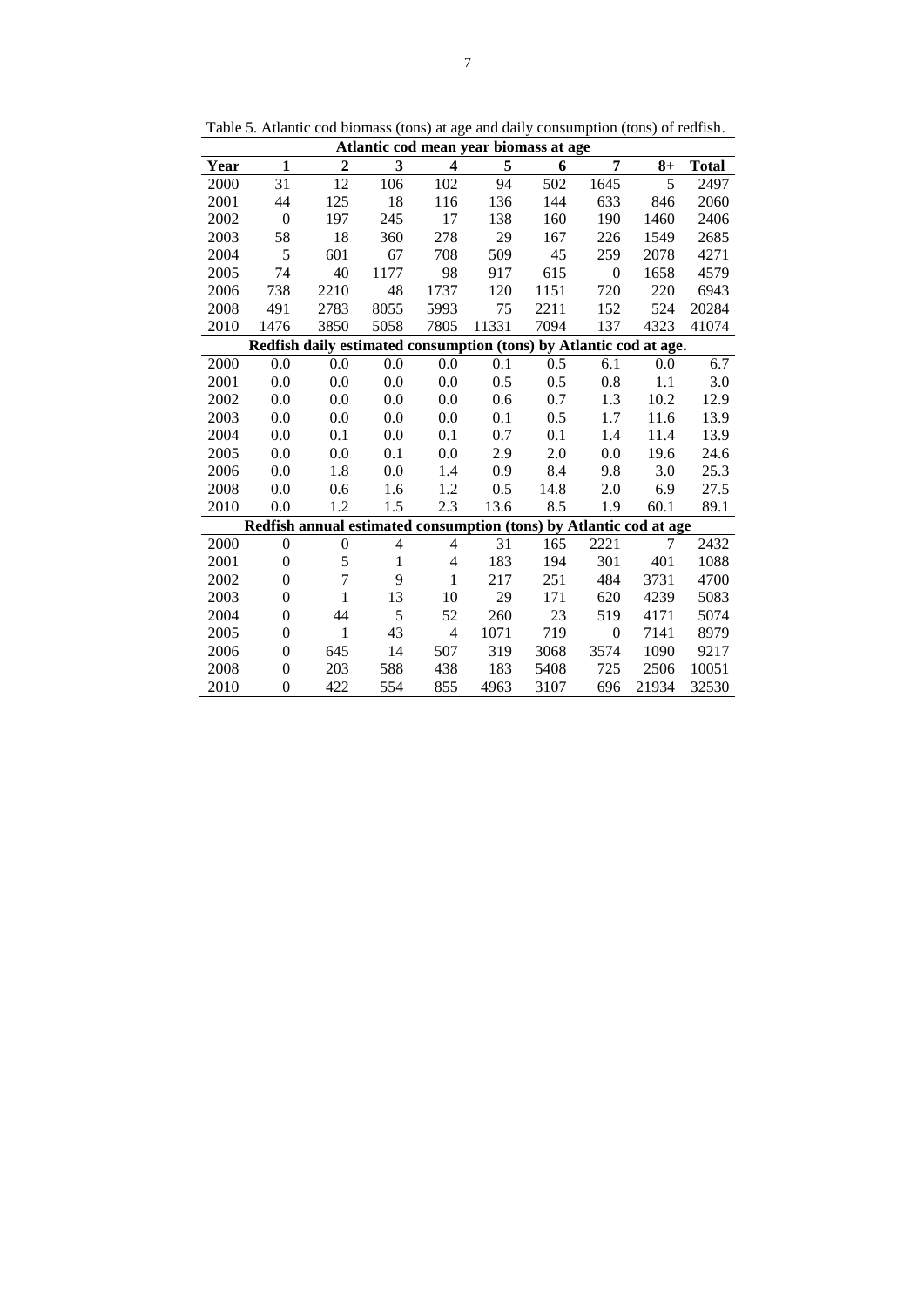





Figure 2. Prey and predator length relationship.



Figure 3. Total food and redfish consumption by Atlantic cod per year in NAFO Div. 3M.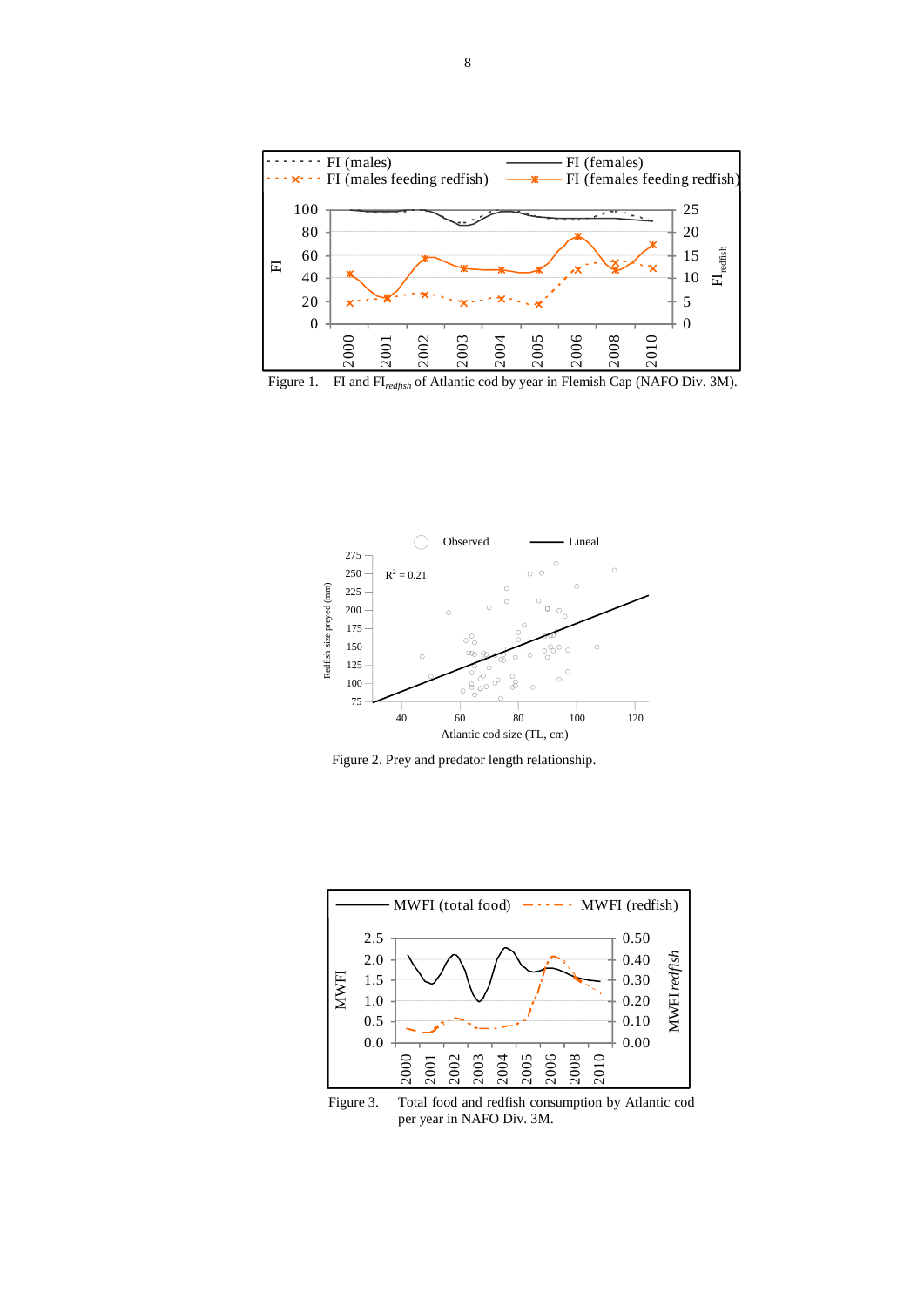

Figure 4. MWFI*redfish* of Atlantic cod by year and size range (TL) in NAFO Div. 3M.



Figure 5. MWFI*redfish* of Atlantic cod by size.



Figure 6. Redfish percentage in the daily ration of Atlantic cod.